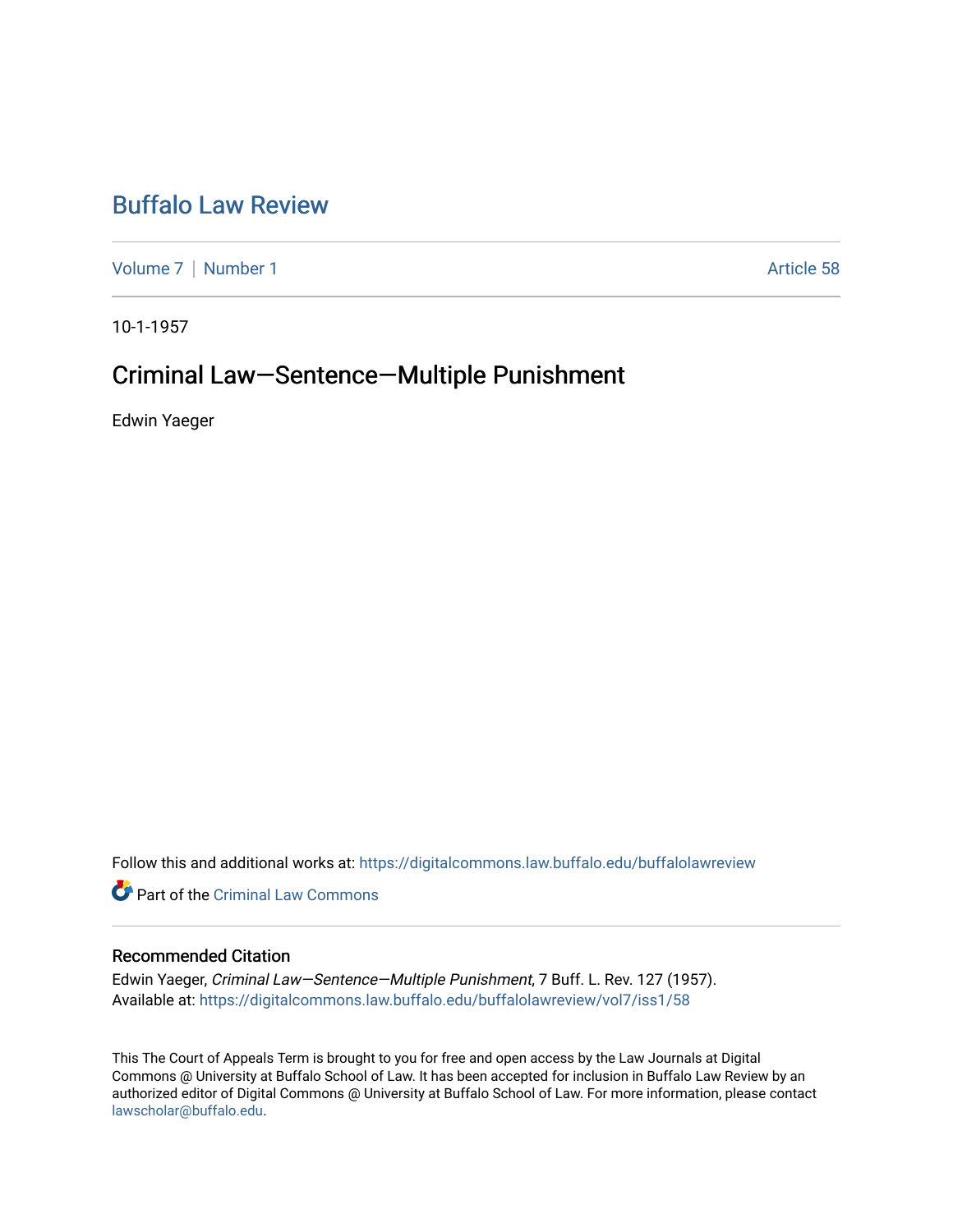#### *COURT OF APPEALS, 1956 TERM*

reappeared before the grand jury on the next day, repudiated his previous testimony, and related the events as they actually transpired.

The Court of Appeals, uponweighing all the facts in this case, concluded that such a recantation was but a calculated effort to escape the consequences of perjury prosecution, and refused to apply the recantation doctrine to cover this type of situation. The Court established the criterion that a recantation to be an effective defense against perjury, must be prompt, committed before harm is done to the inquiry, and before the recanter has reason to believe the truth has been discovered. The defendant failed to meet the last requirement, and the majority of the Court affirmed his conviction.

The dissent stated that a grand jury investigation, has for its sole purpose, the discovery of the truth, and every inducement should be made to the witness to aid in its elicitation.<sup>30</sup> The inducement would be destroyed if a witness could not correct a false statement except by running the risk of a perjury prosecution.

This decision does not, as the dissenters hold, almost eliminate the practical usage of the recantation rule. The defendant, by his actions, made unavailable the recantation defense. His recanting was not prompt, and although obviously lying, he refused to change his testimony during this initial appearance on the witness stand, while given every opportunity to do so. In *People v. Gillette,31* upon which the dissent strongly relies, the alleged incorrect statements were immediately corrected in the succeeding interrogation. This defense has also been upheld when then erroneous statements were made on direct examination and corrected on cross examination.32 The majority in affirmance has sensibly refused to stretch the recantation defense to cover a defendant in cases where he waits too long in presenting his recantation to the court.

#### Senfence-Mulfiple **Punishment**

In view of N.Y. Penal Law section **1938,<sup>33</sup>**it has frequently been held that a court may not impose consecutive sentences where the same act is the basis for convictions obtained on a multiple count indictment.34 However, in *People*

 $\ddot{\phantom{1}}$ 

30. People v. Gillette, 126 App. Div. 665, 111 N.Y. Supp. 133 (1st Dep't 1908).<br>31. Note 30 supra.<br>32. People v. Brill, 100 Misc. 92, 165 N.Y. Supp. 65 (Sup. Ct. 1917); People<br>v. Glass, 191 App. Div. 483, 181 N.Y. Supp. 5 more than one; and a conviction or acquital under any one<br>bars a prosecution for the same act or omission under any<br>other provision.<br>34. People v. Repola, 280 App. Div. 735, 117 N.Y.S.2d 283 (1st Dep't 1952),<br>aff'd without